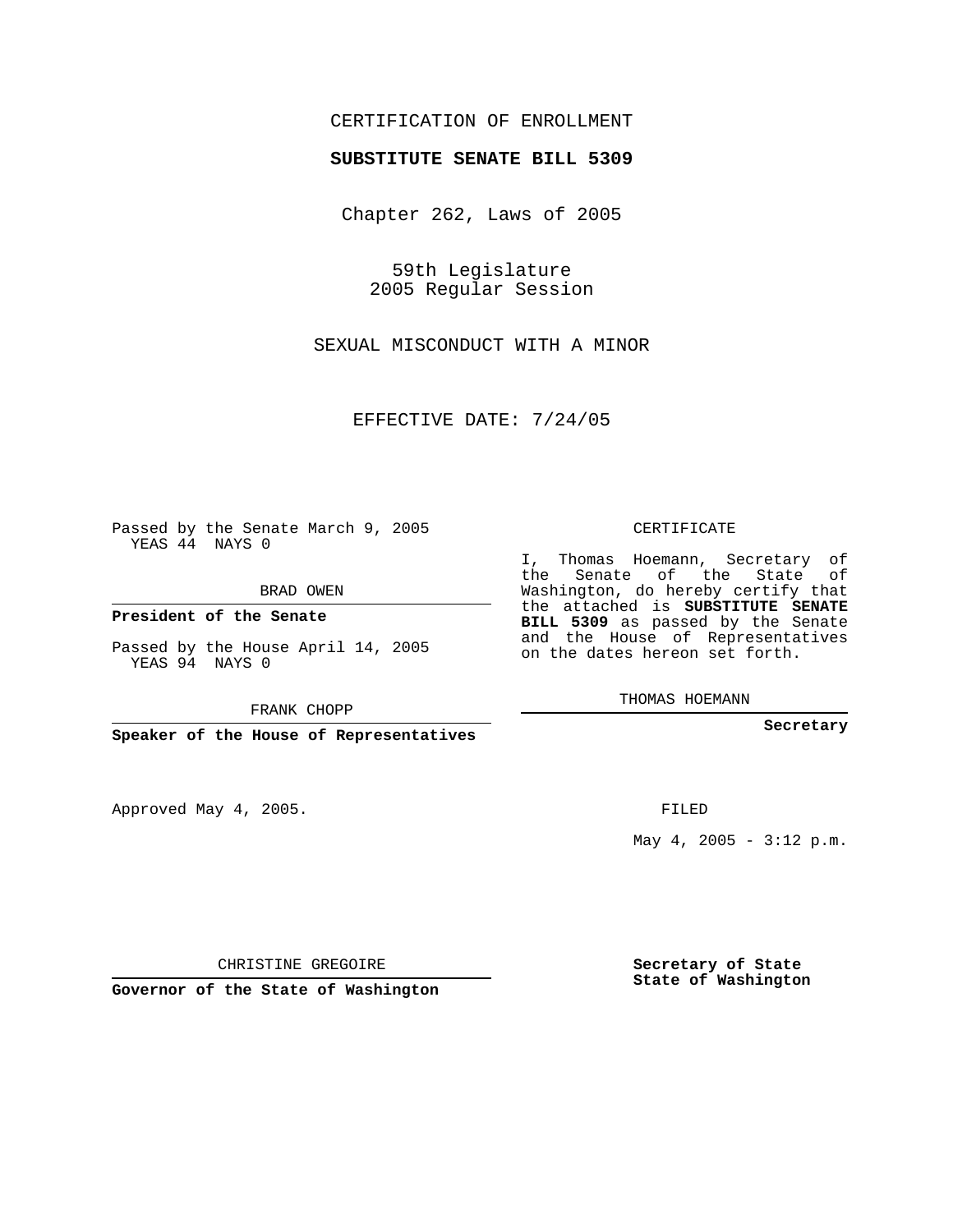## **SUBSTITUTE SENATE BILL 5309** \_\_\_\_\_\_\_\_\_\_\_\_\_\_\_\_\_\_\_\_\_\_\_\_\_\_\_\_\_\_\_\_\_\_\_\_\_\_\_\_\_\_\_\_\_

\_\_\_\_\_\_\_\_\_\_\_\_\_\_\_\_\_\_\_\_\_\_\_\_\_\_\_\_\_\_\_\_\_\_\_\_\_\_\_\_\_\_\_\_\_

Passed Legislature - 2005 Regular Session

## **State of Washington 59th Legislature 2005 Regular Session**

**By** Senate Committee on Human Services & Corrections (originally sponsored by Senators Kohl-Welles, Benton and Kline)

READ FIRST TIME 02/15/05.

1 AN ACT Relating to sexual misconduct with a minor; and amending RCW 9A.44.010, 9A.44.093, and 9A.44.096.

BE IT ENACTED BY THE LEGISLATURE OF THE STATE OF WASHINGTON:

 **Sec. 1.** RCW 9A.44.010 and 2001 c 251 s 28 are each amended to read as follows:

As used in this chapter:

 (1) "Sexual intercourse" (a) has its ordinary meaning and occurs upon any penetration, however slight, and

 (b) Also means any penetration of the vagina or anus however slight, by an object, when committed on one person by another, whether such persons are of the same or opposite sex, except when such penetration is accomplished for medically recognized treatment or diagnostic purposes, and

 (c) Also means any act of sexual contact between persons involving the sex organs of one person and the mouth or anus of another whether such persons are of the same or opposite sex.

 (2) "Sexual contact" means any touching of the sexual or other intimate parts of a person done for the purpose of gratifying sexual desire of either party or a third party.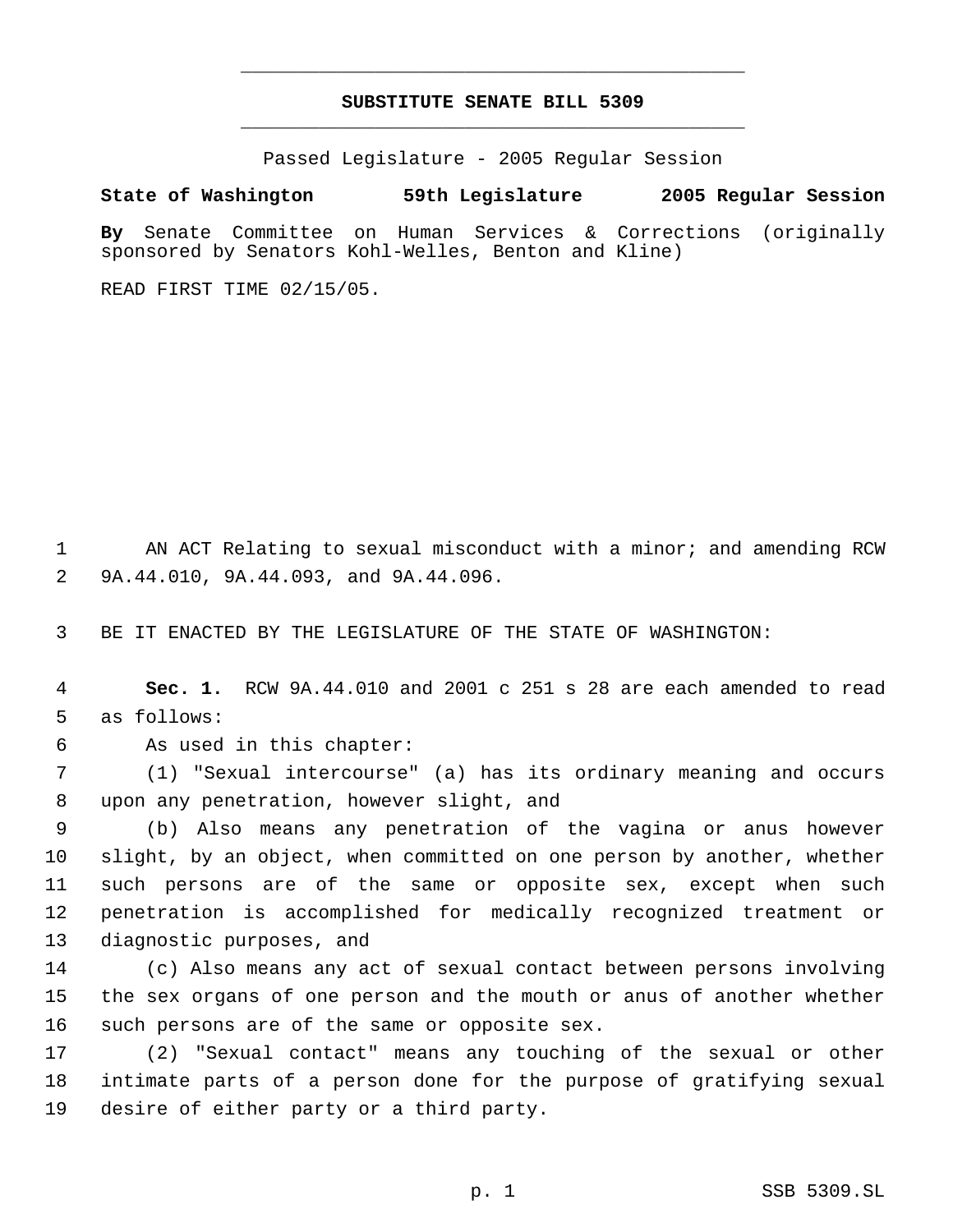(3) "Married" means one who is legally married to another, but does not include a person who is living separate and apart from his or her spouse and who has filed in an appropriate court for legal separation or for dissolution of his or her marriage.

 (4) "Mental incapacity" is that condition existing at the time of the offense which prevents a person from understanding the nature or consequences of the act of sexual intercourse whether that condition is produced by illness, defect, the influence of a substance or from some other cause.

 (5) "Physically helpless" means a person who is unconscious or for any other reason is physically unable to communicate unwillingness to an act.

 (6) "Forcible compulsion" means physical force which overcomes resistance, or a threat, express or implied, that places a person in fear of death or physical injury to herself or himself or another person, or in fear that she or he or another person will be kidnapped.

 (7) "Consent" means that at the time of the act of sexual intercourse or sexual contact there are actual words or conduct indicating freely given agreement to have sexual intercourse or sexual contact.

 (8) "Significant relationship" means a situation in which the perpetrator is:

 (a) A person who undertakes the responsibility, professionally or voluntarily, to provide education, health, welfare, or organized recreational activities principally for minors;

 (b) A person who in the course of his or her employment supervises minors; or

 (c) A person who provides welfare, health or residential assistance, personal care, or organized recreational activities to frail elders or vulnerable adults, including a provider, employee, temporary employee, volunteer, or independent contractor who supplies services to long-term care facilities licensed or required to be licensed under chapter 18.20, 18.51, 72.36, or 70.128 RCW, and home health, hospice, or home care agencies licensed or required to be licensed under chapter 70.127 RCW, but not including a consensual sexual partner.

37 (9) "Abuse of a supervisory position" means: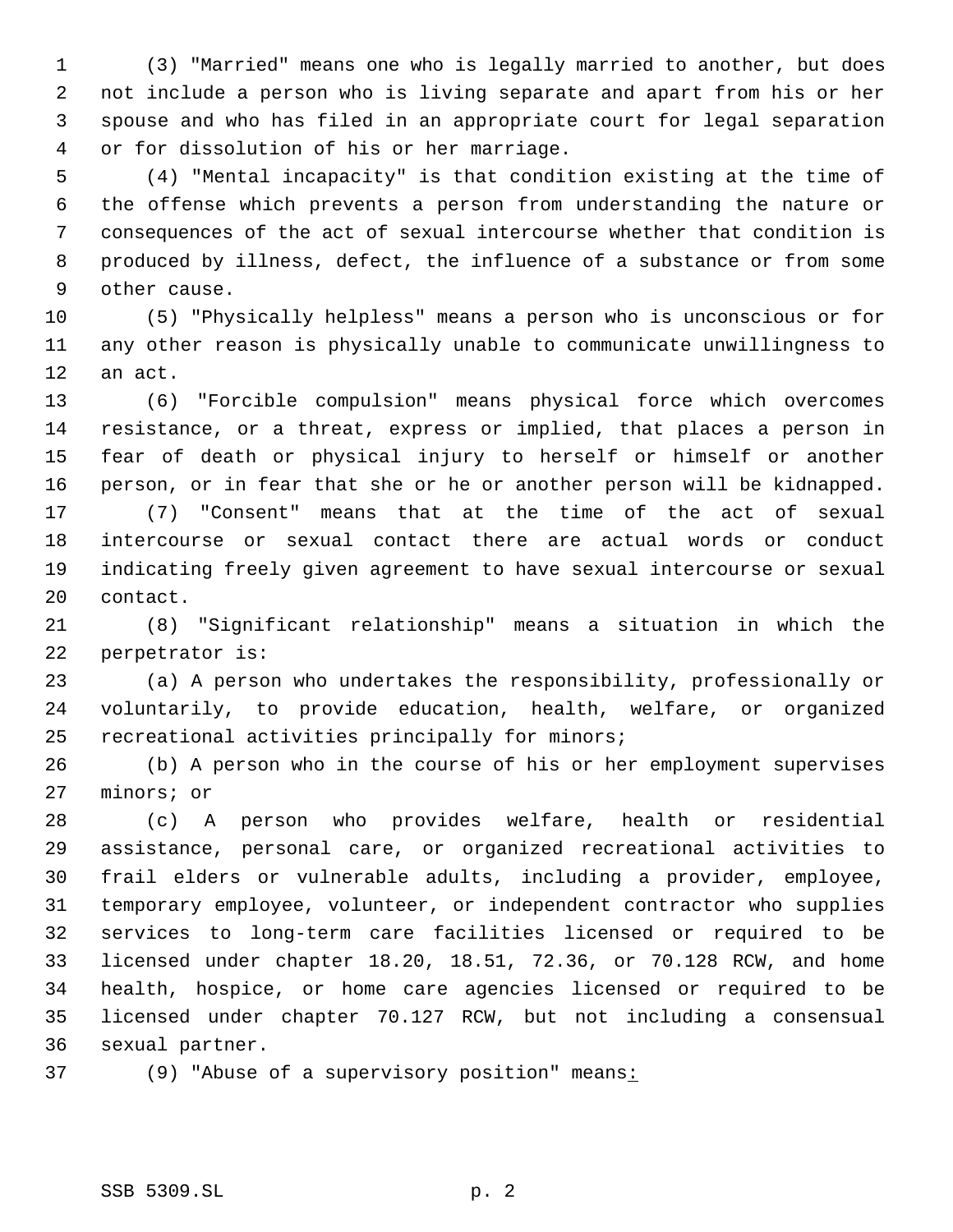1 (a) To use a direct or indirect threat or promise to ((use)) 2 exercise authority to the detriment or benefit of a minor; or

 (b) To exploit a significant relationship in order to obtain the consent of a minor.

 (10) "Developmentally disabled," for purposes of RCW 9A.44.050(1)(c) and 9A.44.100(1)(c), means a person with a developmental disability as defined in RCW 71A.10.020.

 (11) "Person with supervisory authority," for purposes of RCW 9A.44.050(1) (c) or (e) and 9A.44.100(1) (c) or (e), means any proprietor or employee of any public or private care or treatment facility who directly supervises developmentally disabled, mentally disordered, or chemically dependent persons at the facility.

 (12) "Mentally disordered person" for the purposes of RCW 9A.44.050(1)(e) and 9A.44.100(1)(e) means a person with a "mental disorder" as defined in RCW 71.05.020.

 (13) "Chemically dependent person" for purposes of RCW 9A.44.050(1)(e) and 9A.44.100(1)(e) means a person who is "chemically dependent" as defined in RCW 70.96A.020(4).

 (14) "Health care provider" for purposes of RCW 9A.44.050 and 9A.44.100 means a person who is, holds himself or herself out to be, or provides services as if he or she were: (a) A member of a health care profession under chapter 18.130 RCW; or (b) registered under chapter 18.19 RCW or licensed under chapter 18.225 RCW, regardless of whether the health care provider is licensed, certified, or registered by the state.

 (15) "Treatment" for purposes of RCW 9A.44.050 and 9A.44.100 means the active delivery of professional services by a health care provider which the health care provider holds himself or herself out to be qualified to provide.

 (16) "Frail elder or vulnerable adult" means a person sixty years of age or older who has the functional, mental, or physical inability to care for himself or herself. "Frail elder or vulnerable adult" also includes a person found incapacitated under chapter 11.88 RCW, a person over eighteen years of age who has a developmental disability under chapter 71A.10 RCW, a person admitted to a long-term care facility that is licensed or required to be licensed under chapter 18.20, 18.51, 72.36, or 70.128 RCW, and a person receiving services from a home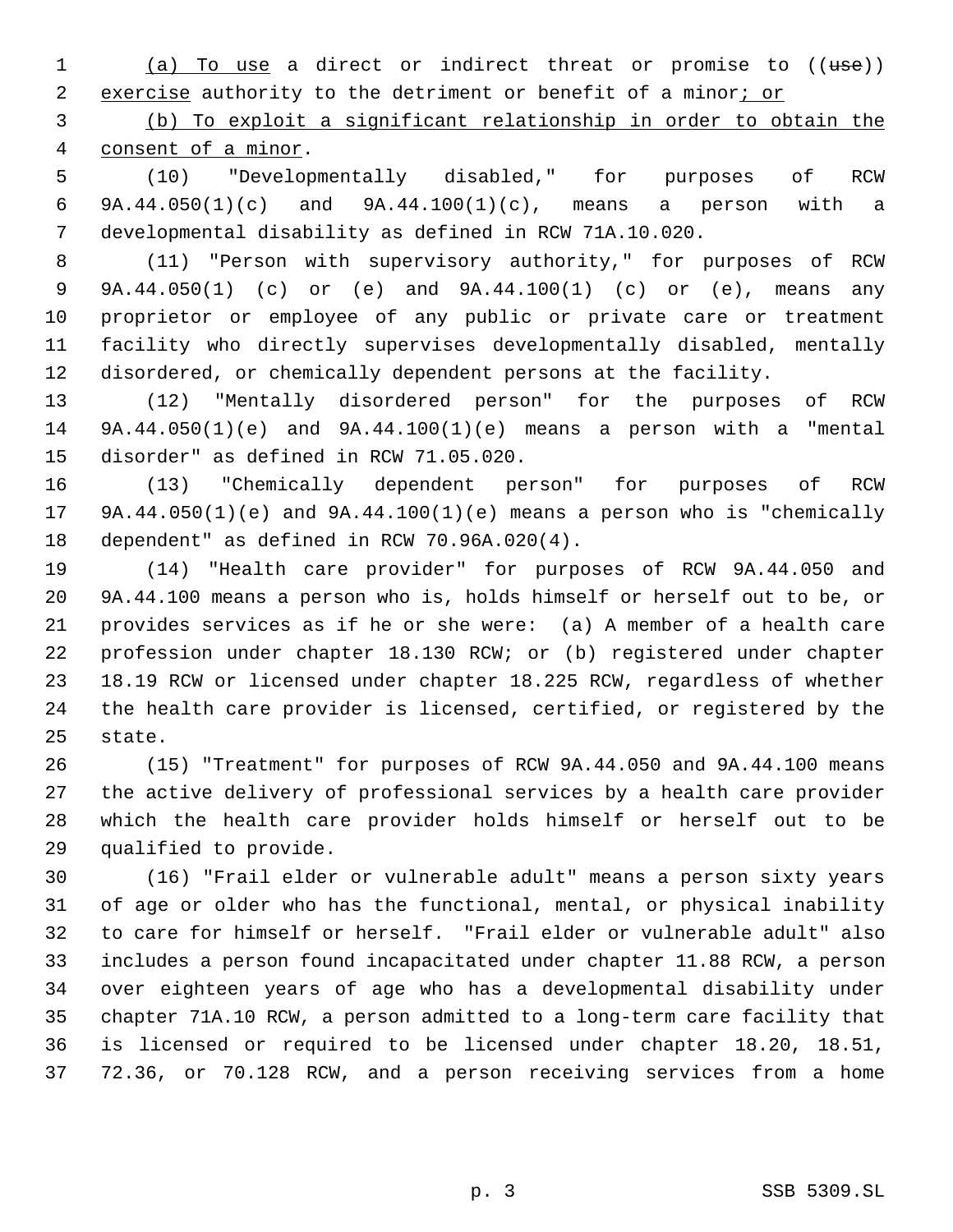health, hospice, or home care agency licensed or required to be licensed under chapter 70.127 RCW.

 **Sec. 2.** RCW 9A.44.093 and 2001 2nd sp.s. c 12 s 357 are each amended to read as follows:

 (1) A person is guilty of sexual misconduct with a minor in the first degree when: (a) The person has, or knowingly causes another person under the age of eighteen to have, sexual intercourse with another person who is at least sixteen years old but less than eighteen years old and not married to the perpetrator, if the perpetrator is at least sixty months older than the victim, is in a significant relationship to the victim, and abuses a supervisory position within that relationship in order to engage in or cause another person under the age of eighteen to engage in sexual intercourse with the victim;  $((\sigma \cdot r))$  (b) the person is a school employee who has, or knowingly causes another person under the age of eighteen to have, sexual intercourse with a registered student of the school who is at least sixteen years old and not married to the employee, if the employee is at least sixty 18 months older than the student; or  $(c)$  the person is a foster parent who 19 has, or knowingly causes another person under the age of eighteen to have, sexual intercourse with his or her foster child who is at least sixteen.

 (2) Sexual misconduct with a minor in the first degree is a class C felony.

 (3) For the purposes of this section, "school employee" means an employee of a common school defined in RCW 28A.150.020, or a grade kindergarten through twelve employee of a private school under chapter 28A.195 RCW, who is not enrolled as a student of the common school or private school.

 **Sec. 3.** RCW 9A.44.096 and 2001 2nd sp.s. c 12 s 358 are each amended to read as follows:

 (1) A person is guilty of sexual misconduct with a minor in the second degree when: (a) The person has, or knowingly causes another person under the age of eighteen to have, sexual contact with another person who is at least sixteen years old but less than eighteen years old and not married to the perpetrator, if the perpetrator is at least sixty months older than the victim, is in a significant relationship to